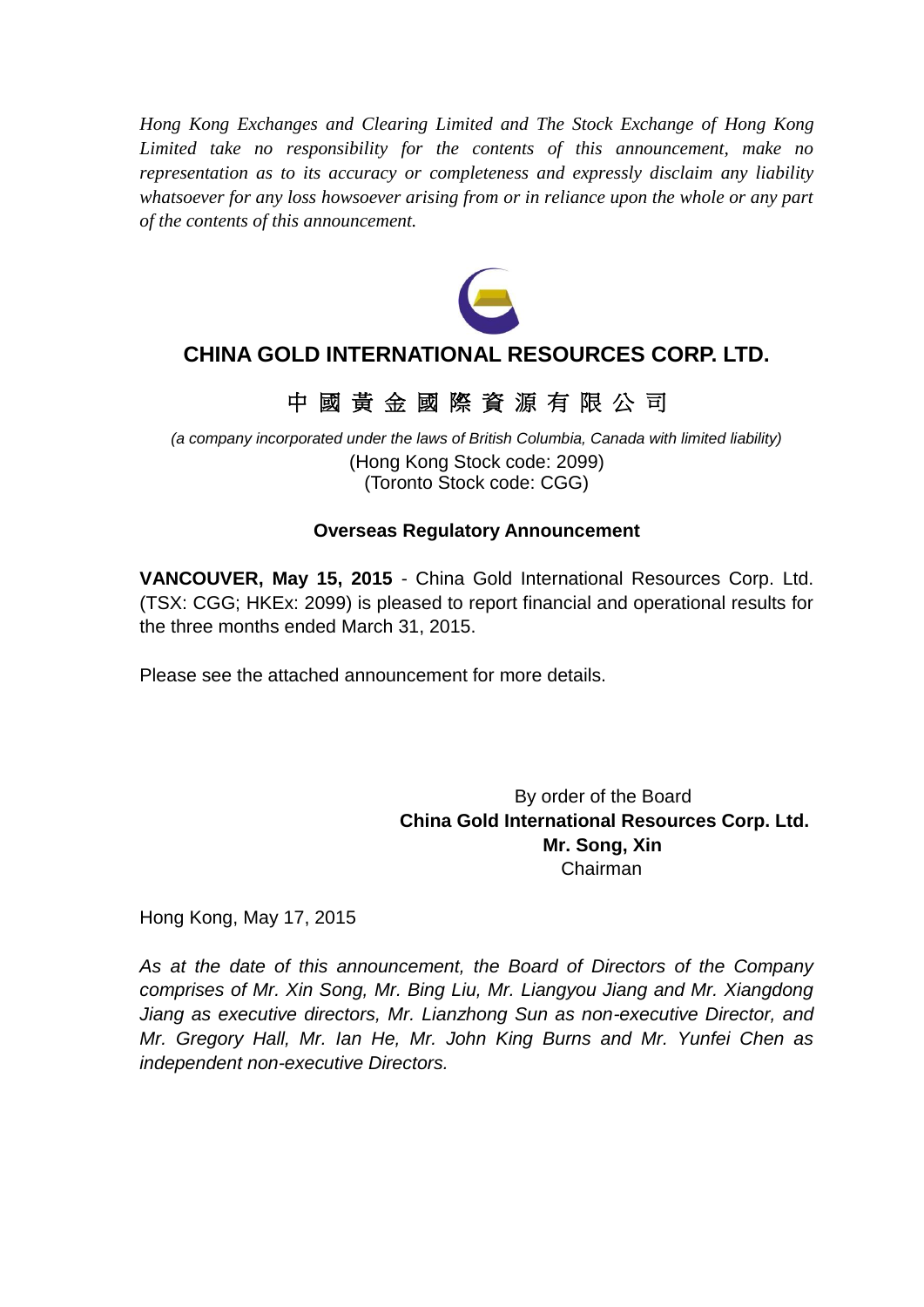

**\_\_\_\_\_\_**

### **China Gold International Reports 2015 First Quarter Results.**

*Revenues, Net Profit, Gold and Copper Production Increase.*

VANCOUVER, May 15, 2015 - China Gold International Resources Corp. Ltd. (TSX: CGG; HKEx: 2099) (the "Company" or "China Gold International Resources") is pleased to report financial and operational results for the three months ended March 31, 2015 ("Q1", "quarter" or "first quarter 2015").

#### *First Quarter 2015 Financial Highlights*

- Consolidated revenues of US\$77.4 million for the first quarter ended March 31, 2015 increased compared to US\$36.7 million earned in the first quarter ended March 31, 2014.
- Revenues from the Chang Shan Hao Gold Mine (the "CSH Mine", the "CSH Gold Mine" or "CSH") accounted for 67%, or US\$52.1 million (Q1, 2014: US\$31.6 million), of total revenue for the quarter. This increase from the same period last year was due to a 77% increase in gold sales volume offset by a 7% decrease in the realized average gold price.
- Revenue from the Jiama Copper-Gold Polymetallic Mine (the "Jiama Mine" or "Jiama") accounted for 33%, or US\$25.3 million (Q1, 2014: US\$5.07 million), of total revenue for the quarter. This significant increase from the same period last year was primarily due to restored access to the power supply which was temporarily limited during the first quarter of 2014.
- Cost of sales of US\$56.2 million for the quarter ended March 31, 2015, increased by US\$33.9 million from US\$22.3 million for the same period in 2014. CSH contributed US\$17.8 million to this increase due to its 65% growth in revenue as a result of commercial production from the phase II expansion. Jiama contributed US\$16.1 million to the Company's cost of sales increase as full power was restored and regular sales volumes were sustained. Cost of sales as a percentage of revenue for the Company increased to 73% from 61% for the three months ended March 31, 2015 and 2014, respectively.
- Mine operating earnings of US\$21.2 million for the quarter ended March 31, 2015 increased by 47%, or US\$6.8 million, from US\$14.4 million for the quarter ended March 31, 2014. Mine operating earnings as a percentage of revenue decreased from 39% to 27% for the three months ended March 31, 2014 and 2015, respectively. The decrease in mine operating earnings can be attributed to a 15% decrease in the realized average price of copper per pound and a 7% decrease in the realized average price of gold per ounce for the comparative periods of March 31, 2014 and 2015, respectively.
- Income from operations of US\$15.1 million for the first quarter of 2015 increased by US\$6.8 million from US\$8.3 million for the first quarter of 2014.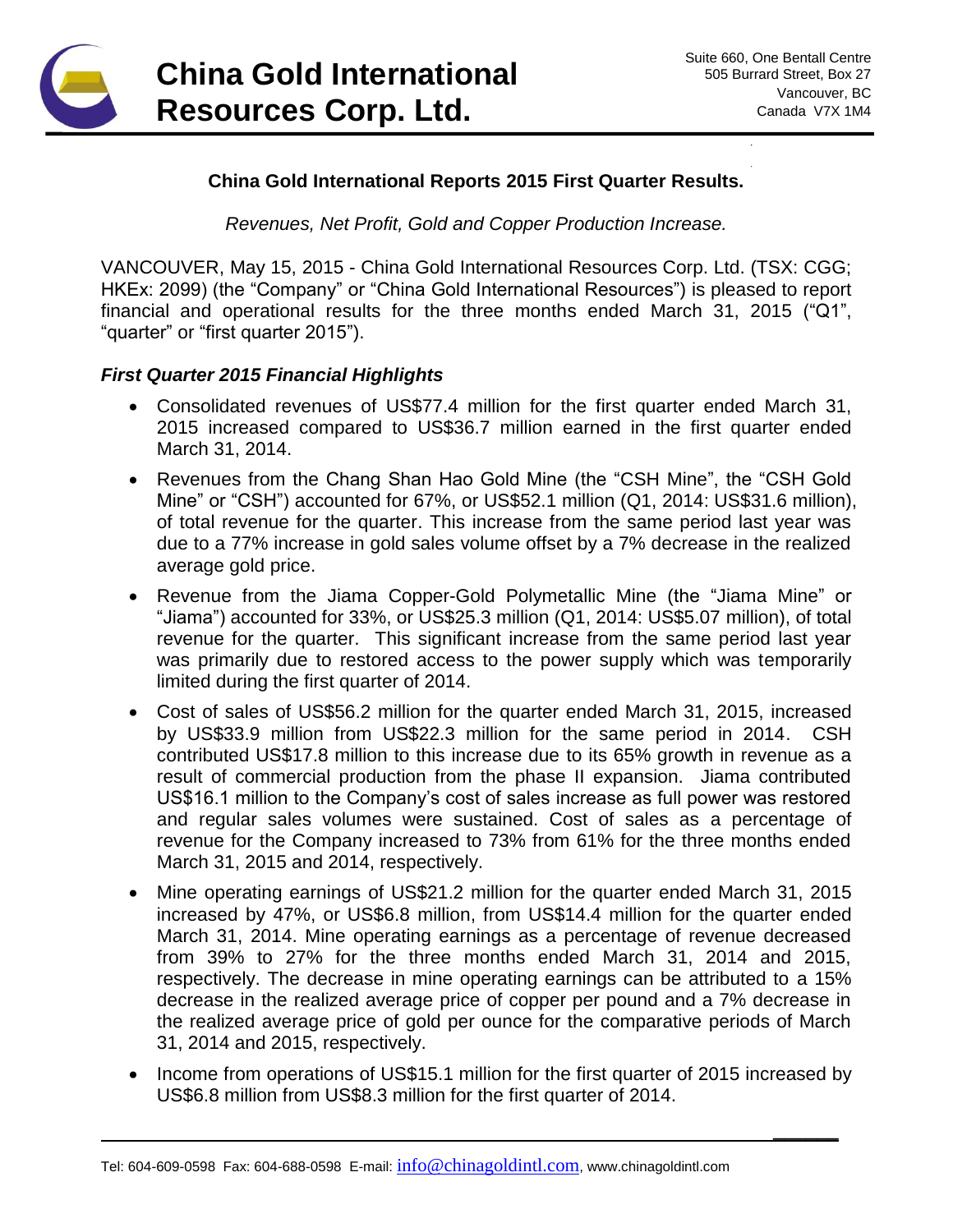

• Net income of the Company increased by US\$4.8 million from US\$1.4 million for the three months ended March 31, 2014 to US\$6.2 million for the three months ended March 31, 2015.

Mr. Bing Liu, CEO of the Company, commented, "We are off to a great start for 2015. During the first quarter of 2015 we increased both gold and copper production without any technological difficulties. This translated into higher revenues and net income despite the 15% decrease in the realized average price of copper per pound and a 7% decrease in the realized average price of gold per ounce. Expansion at Jiama is progressing as we anticipated and CSH is fully utilizing its increased capacity. At this stage, we are very confident about achieving our 2015 guidance".

# *First Quarter 2015 Production and Operating Highlights*

- Gold production at the CSH Mine increased by 51% from 27,118 ounces for the three months ended March 31, 2014 to 41,033 ounces for the three months ended March 31, 2015. The significant increase in gold production is mainly due to the successful commissioning of the mine expansion program doubling the mine capacity from 30,000 tpd to 60,000 tpd, in October 2014.
- Total production cost of gold per ounce for the three months ended March 31, 2015 increased compared with the same period in 2014 largely due to the significantly higher mining assets depletion costs as a result of increased gold production volumes. The cash production cost of gold per ounce for the three months ended March 31, 2015 increased compared with the same period in 2014, mainly due to the increased operation expenditures of the new processing system as part of the mine expansion program.

| <b>CSH Mine</b>                                | Three months ended March 31, |      |
|------------------------------------------------|------------------------------|------|
|                                                | 2015                         | 2014 |
| Total production cost (US\$) of gold per ounce | 848                          | 783  |
| Cash production cost* (US\$) of gold per ounce | 653                          | 585  |

*\** Non-IFRS measure

- Copper production from the Jiama Mine significantly increased by 475% from 771 tonnes (1.6 million pounds) during the three months ended March 31, 2014 to 4,089 tonnes (9 million pounds) during the three months ended March 31, 2015. The increase in production was mainly due to the stable power supply in the first quarter of 2015 compared with the power shortage in the first quarter of 2014.
- The total and cash production costs of copper per pound decreased during Q1, 2015 compared with the same period in 2014 is mainly due to the higher equipment utilization rates, and stable power supply during the period.

**Jiama Mine Three months ended March 31,**

**\_\_\_\_\_\_**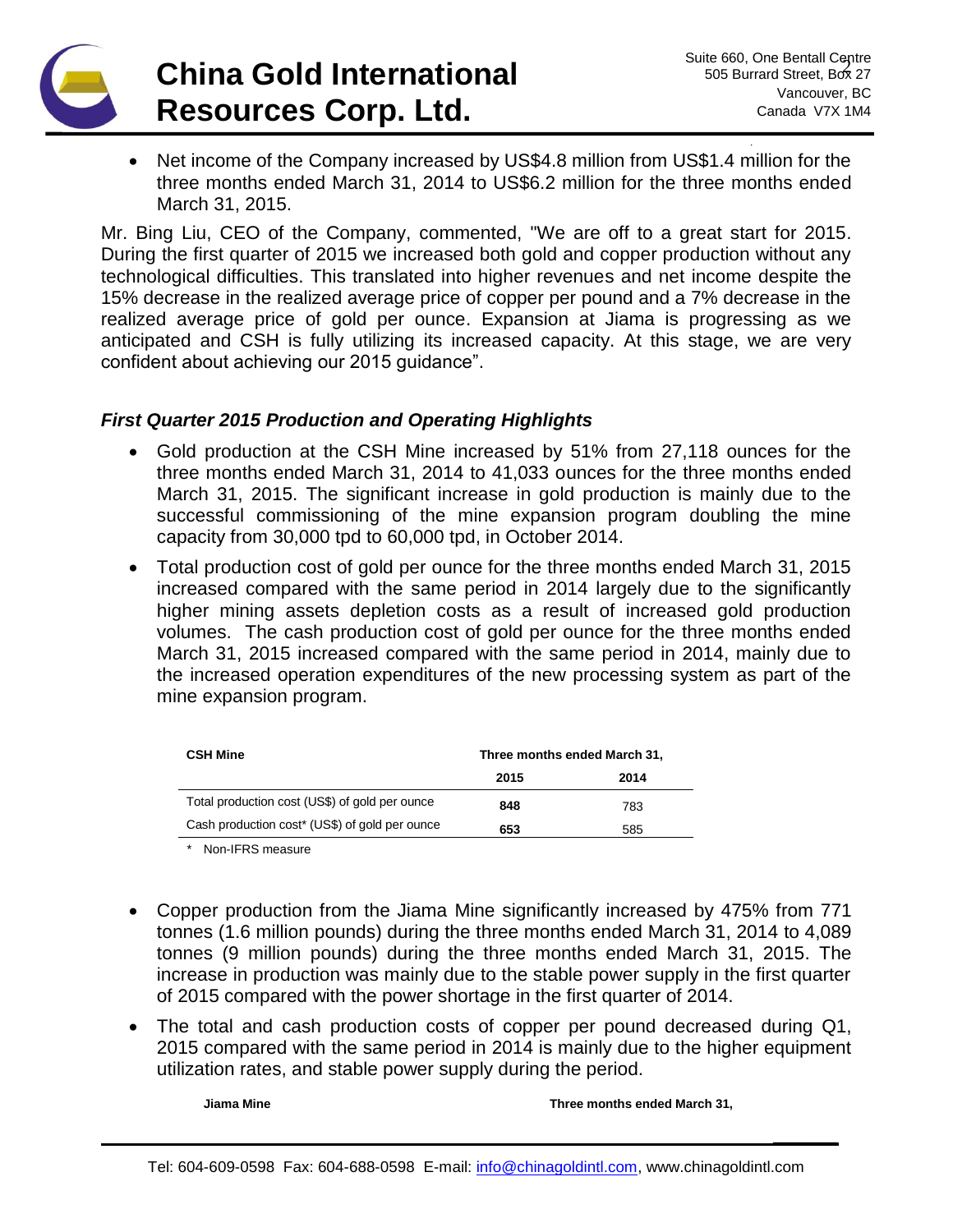

**\_\_\_\_\_\_**

|                                                                                   | 2015 | 2014 |
|-----------------------------------------------------------------------------------|------|------|
|                                                                                   |      |      |
| Total production cost* (US\$) of copper per pound                                 | 2.72 | 5.64 |
| Cash production cost** (US\$) per pound of copper                                 | 2.22 | 2.59 |
| Cash production cost** (US\$) of copper per pound<br>after by-products credits*** | 1.37 | 1.28 |

\* Production costs include expenditures incurred at the mine sites for the activities related to production including mining, processing, mine site G&A and royalties etc.

\*\* Non-IFRS measure

\*\*\* By-products credit refers to the sales of gold and silver during the corresponding period.

## *2015 Outlook*

- Expected production of 226,000 ounces of gold in 2015, a 25 % increase from the 181,000 ounces produced in 2014.
- Jiama's Phase II expansion is progressing well and consistent with the Company's expansion plan. Stage one of the processing plant has undergone a load-free test run at the end of 2014. After some troubleshooting efforts, the plant is ready for loaded test which is expected to start by the end of the second quarter of 2015. The two open pits are ready for mining operations. Stage two of the processing plant expansion program is expected to be completed in the second half of 2016, along with the completion of the underground development system.
- Expected production of 53 million pounds of copper, a 71% increase from the 31 million pounds produced in 2014.

### *About China Gold International Resources*

China Gold International Resources Corp. Ltd. is based in Vancouver, BC, Canada and operates both profitable and growing mines, the CSH Gold Mine in Inner Mongolia, and the Jiama Copper-Gold Polymetallic Mine in Tibet Autonomous Region of the People's Republic of China. The Company's objective is to continue to build shareholder value by growing production at its current mining operations, expanding its resource base, and aggressively acquiring and developing new projects internationally. The Company is listed on the Toronto Stock Exchange (TSX: CGG) and the Main Board of The Stock Exchange of Hong Kong Limited (HKEx: 2099).

For a detailed look at the financial statements and MD&A for the quarter ended March 31, 2015, please visit the Company's website at [www.chinagoldintl.com,](http://www.chinagoldintl.com/) The Stock Exchange of Hong Kong Limited's website at www.hkex.com.hk or SEDAR at [www.sedar.com.](http://www.sedar.com/)

For additional information:

## **Elena M. Kazimirova Investor Relations Manager and Financial Analyst**